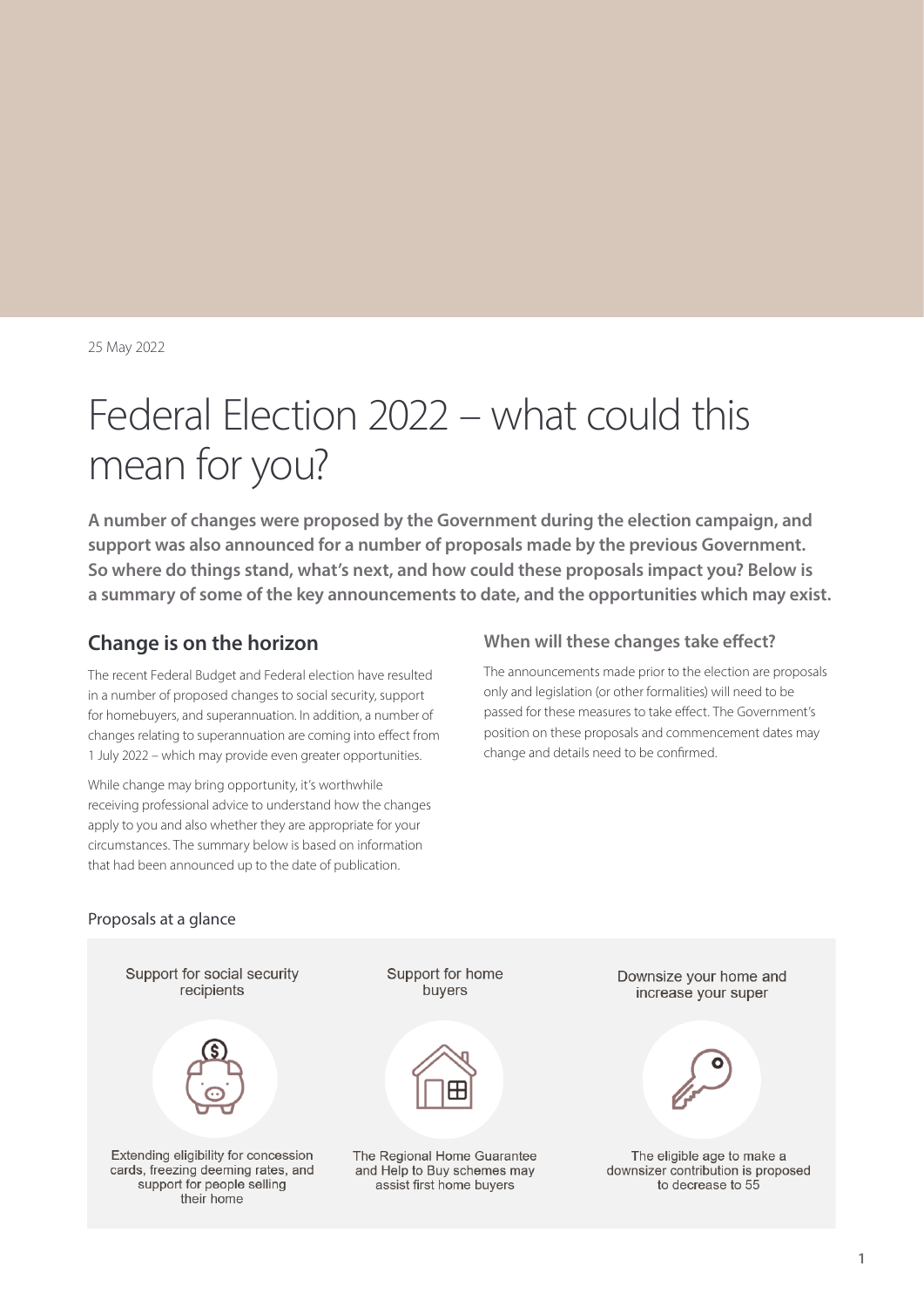# **Social security measures**

### **Freezing of deeming rates**

Proposed commencement: 1 July 2022

#### Proposed change

The Government has committed to freezing deeming rates for two years until 2024. This may benefit you if you're receiving an income tested pension or allowance, or are a concession card holder. While the deeming rates are subject to periodic change, the current deeming rates have been in effect since 1 May 2020.

The deeming rates and thresholds are shown in the table below. As explained in the table, the deeming rates are based on the amount of financial investments you hold, and increase based on assets held above a certain level.

| Deeming rate | <b>Single</b>  | Couple (includes<br>illness separated) |
|--------------|----------------|----------------------------------------|
| 0.25%        | First \$53,600 | First \$89,000                         |
| 2.25%        | Above \$53,600 | Above \$89,000                         |

Note: The deeming thresholds (\$53,600 and \$89,000) are indexed on 1 July each year in-line with the Consumer Price Index (CPI).

#### What is deeming and how does deeming work?

Many social security payments have an income and assets test to determine eligibility for a payment or benefit. The test which provides the lowest entitlement is generally the test used to determine your payment.

In addition, eligibility for some concession cards which have an income test may also be impacted by the deeming rules. Examples are the:

- Low Income Health Card, and
- Commonwealth Seniors Health Card (which in addition to adjusted taxable income, may also consider deemed income from certain superannuation income streamssee below).

When determining entitlement to some payments and concessions under an income test, taxable income is not always the determining factor. To determine how much income is derived from certain types of investments, a 'deeming rate' is used is certain circumstances. This is an assumed rate of return on certain investments, and actual income earned from those investments is ignored. For example, the balance of your bank account and the value of your shareholdings may have a deemed rate of return. Actual interest earned, capital gains and dividends you receive, which generally form part of your taxable income, are ignored under deeming.

### What assets are subject to deeming?

Financial investments and certain other assets have income determined based on the deeming rules. The most common examples include:

- the balance of a bank account, including term deposits
- the amount held in an offset account
- the value of listed and unlisted shares
- managed investments
- the balance of your super accumulation account (once you reach your Age Pension age) and certain retirement income streams in some cases, and
- amounts that you have gifted that are in excess of the allowable gifting limits.

#### Will this change impact you?

This change will not in itself cause an increase in your entitlement to a payment or concession card. This is because the proposal is to freeze the deeming rates, rather than to decrease them. As a result your 'income' for certain social security purposes won't decrease as a result of this proposal. However, as the income limits that apply to payments and concession cards are generally indexed each year, this could mean that you're able to hold greater levels of financial investments without impacting your entitlement, compared to a situation where deeming rates were to increase.

Also, if your payment entitlement is currently determined under the assets test, this proposal won't impact you.

#### What do you need to do?

You don't need to do anything – Centrelink or the Department of Veterans Affairs (DVA) will automatically calculate your entitlement based on the information you've provided to them. If deeming rates change in the future, your entitlement will be automatically adjusted if applicable.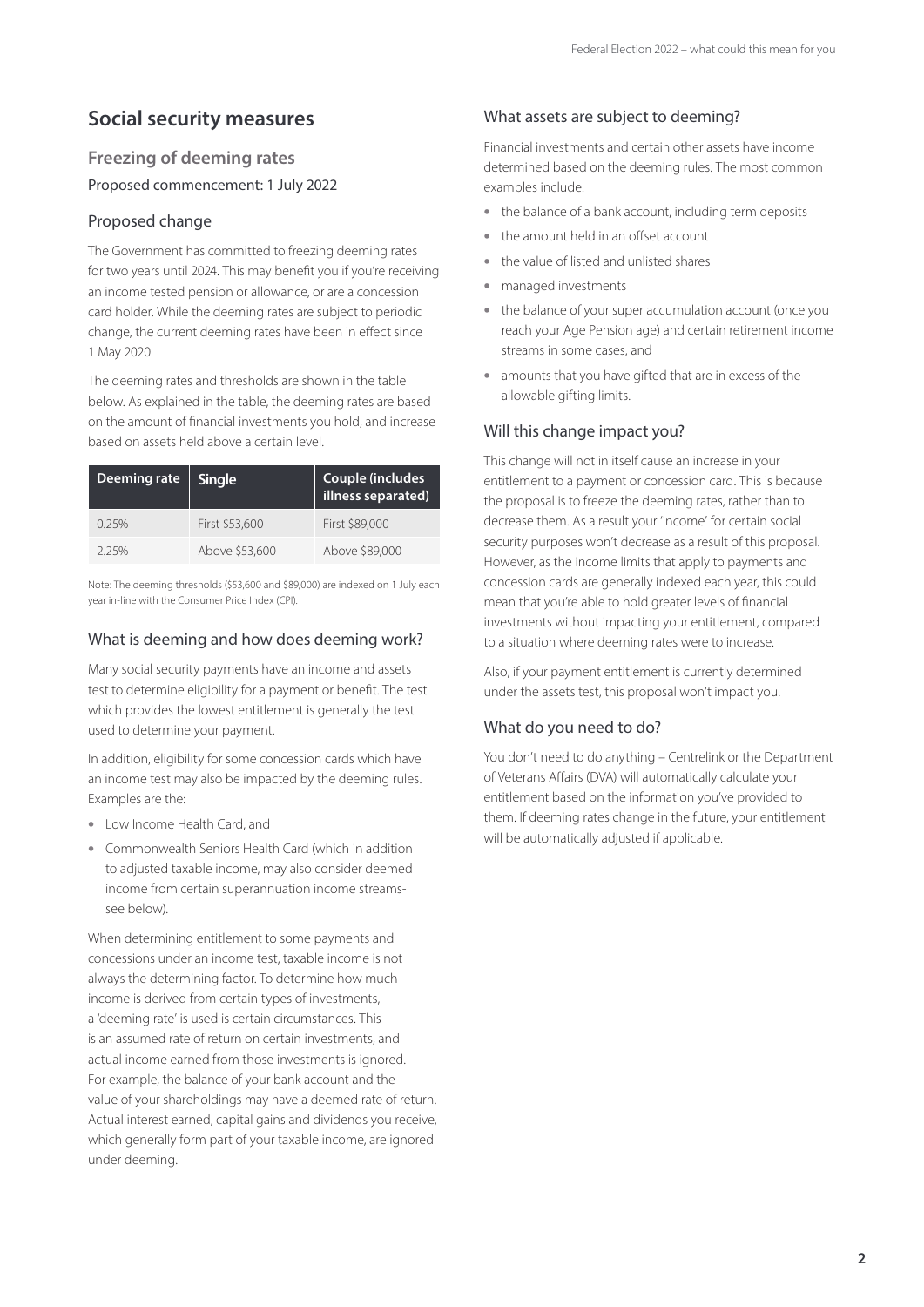### **Increasing eligibility for the Commonwealth Seniors Health Card**

#### Proposed commencement: 1 July 2022

#### Proposed change

The Commonwealth Seniors Health Card (CSHC) may be available to you if you've reached your Age Pension age, but don't qualify for the Age Pension due to the income and/ or assets test. The CSHC has an income test which is used to determine eligibility for the card.

It is proposed that the income test eligibility thresholds will be increased as below:

|                             | <b>Current</b> | <b>Proposed from</b><br>1 July 2022 |
|-----------------------------|----------------|-------------------------------------|
| Single                      | \$57,761       | \$90,000                            |
| Couple                      | \$92,416       | \$144,000                           |
| Illness-separated<br>couple | \$115,522      | \$180,000                           |

#### What income is assessed?

Eligibility for the CSHC is based on an income test only. No assets test applies. The income test for the card is based on [adjusted taxable income](https://www.humanservices.gov.au/individuals/topics/what-adjusted-taxable-income/29571) (ATI), plus deemed income from certain retirement income streams. Adjusted taxable income includes:

- taxable income
- foreign income
- tax-exempt foreign income
- total net investment losses
- reportable fringe benefits
- reportable superannuation contributions, and
- deemed income from certain superannuation income streams.

#### What do I need to do?

If you're an existing cardholder, you don't need to do anything. You'll retain your entitlement to the CSHC.

If you think you might become eligible for the card, you'll need to [lodge an application with Centrelink](https://www.servicesaustralia.gov.au/sa296). In addition to meeting the income test and age requirements, there are a number of other eligibility rules. Generally you must:

- be residing in Australia
- be an Australian resident, a holder of a permanent residency visa or a holder of a Special Category Visa
- not be receiving a Government pension or a benefit or an income support supplement from the DVA, and
- quote your tax file number (and partner's tax file number if applicable).

You will also need to provide a range of documents to Centrelink to substantiate your income, and to identify yourself if you're not an existing social security recipient. More information can be found on the [Services Australia website.](https://www.servicesaustralia.gov.au/supporting-documents-for-your-centrelink-claim?context=21966)

#### Demonstrating income

Eligibility is generally determined by considering the financial year immediately prior to the year of application, relying on information lodged in your tax return. For example, if you become eligible for the card on 1 July 2022 assuming the income test changes are implemented, the 2021/22 financial year would generally be used to determine your entitlement. However, you may not have received a Notice of Assessment for the 2021/22 year at the time your application is lodged.

If this is the case, your adjusted taxable income in the 2020/21 year may instead be used. If you believe your income has changed significantly since that time (eg due to retirement, illness or certain other one-off events), you may be able to use an estimate of income instead. You would generally need to provide a Notice of Assessment or other evidence to be supplied to Centrelink as soon as possible to substantiate your estimate.

### What benefits are provided to CSHC holders?

A number of benefits may be provided to cardholders. Some of these benefits are state based and vary, depending on your location. Some of the benefits may include:

- cheaper medicine under the Pharmaceutical Benefits Scheme
- refunds for medical costs when the Medicare Safety Net is reached
- bulk billed doctor visits at the clinic's discretion , and
- certain State, Territory and Local Government concessions such as utility bills, property and water rates, public transport and motor vehicle registration. Click on your location below to see a range of benefits that may be available in your location.
	- **–** [Australian Capital Territory](https://www.act.gov.au/assistance?)
	- **–** [New South Wales](https://www.nsw.gov.au/services/services-by-topic/community-support/applying-for-concessions/)
	- **–** [Northern Territory](https://nt.gov.au/community/seniors/nt-pensioner-and-carer-concession-scheme)
	- **–** [Queensland](https://www.qld.gov.au/community/cost-of-living-support/concessions)
	- **–** [South Australia](https://dhs.sa.gov.au/concessions)
	- **–** [Tasmania](http://www.concessions.tas.gov.au/)
	- **–** [Victoria](https://services.dhhs.vic.gov.au/concessions-eligibility-calculator)
	- **–** [Western Australia](https://concessions.communities.wa.gov.au/Pages/default.aspx)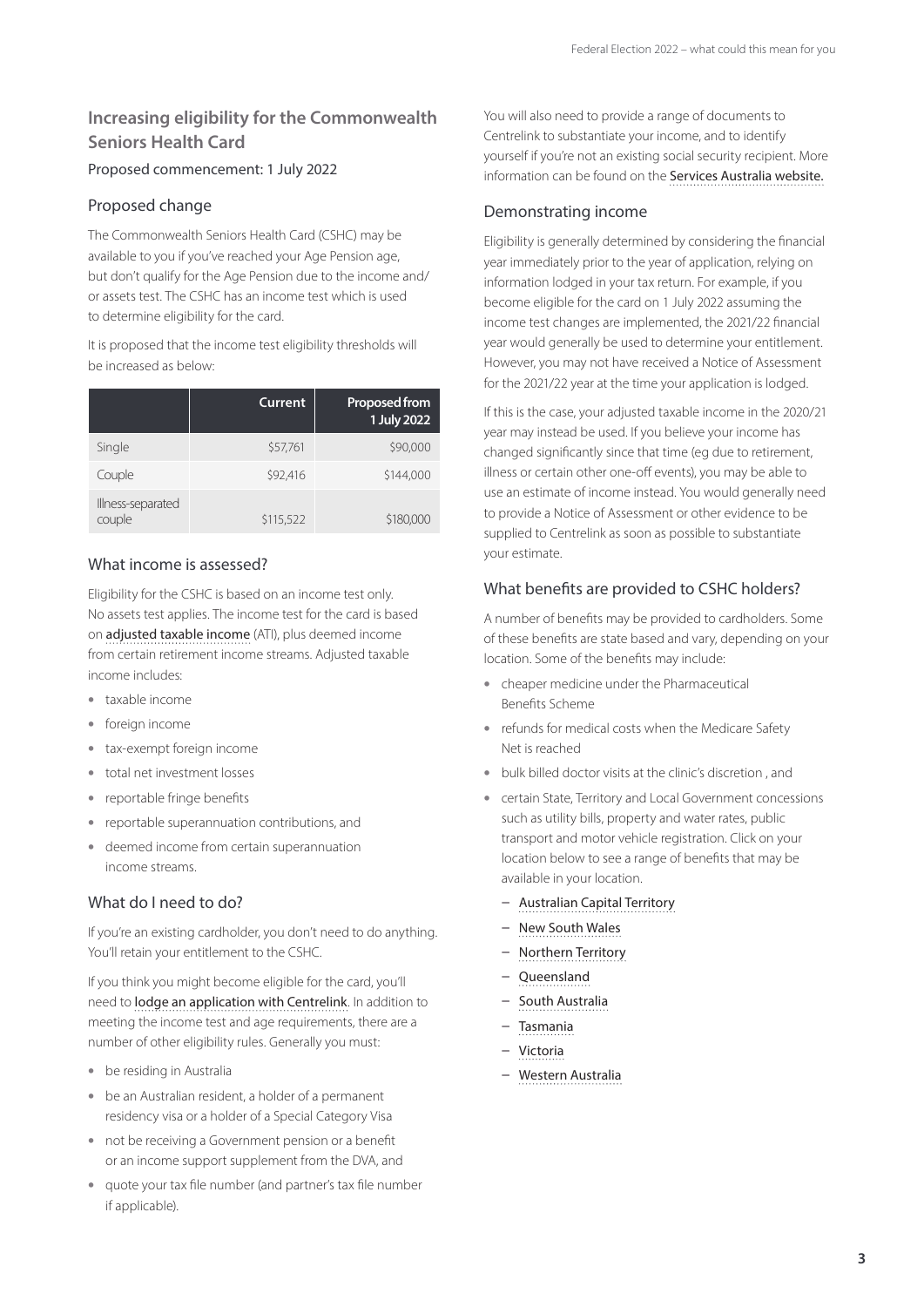### **Extending the exemption on home sale proceeds**

#### Proposed commencement date: 1 January 2023

The Government has proposed to extend the existing 12 month exemption that applies if you're a social security recipient, and you sell your primary residence. The exemption applies to a certain potion of the sale proceeds of your home under the assets test. The proposal is to extend the exemption for an additional 12 month period.

#### How does this work?

The assets test exemption applies to the portion of the sale proceeds that you intend to use to purchase, construct or renovate a new primary residence. The extension applies until you've purchased, renovated or built your new residence, or for 12 months, whichever is earliest. The exemption under the assets test may mean your entitlements are not impacted during that period.

An extension may be applied for a further 12 months in certain circumstances, where there is a delay outside of your control, however this is at the discretion of Centrelink/DVA.

Note that there is no income test exemption and the full sale proceeds may be assessed under the income test (depending on what you do with the funds). After the expiration of the exemption period, any sale proceeds that you haven't used for a new home will again be assets tested.

#### What do I need to do?

This change is not proposed to commence until 1 January 2023. If you're thinking about selling your primary residence, you should speak to your financial adviser to understand how this change might apply to you.

### **Housing**

### **Regional First Home Buyer Support Scheme**

#### Proposed commencement: January 2023

The Regional First Home Buyer Scheme is proposed to provide support for 10,000 first home buyers to purchase a home in regional Australia.

The Government will guarantee up to 15% of the eligible purchase price which would allow mortgage insurance to be avoided. To be eligible to participate in the scheme, you must:

- live outside a capital city and have been living in the region for at least 12 months
- be over 18, an Australian citizen and first home buyer
- live in the property purchased, and
- have taxable income of up to \$125,000 pa (single) or \$200,000 pa (couples).

Property price thresholds will also apply based on the region in which the property is located.

The scheme applies to existing properties as well as house and land packages, off-the-plan apartments and land purchased with contract to build. The price caps will be reviewed on a six-monthly basis and consider the re-allocation of any unused guarantees.

It is understood that the scheme will operate alongside other existing support measures and concessions for first homebuyers, including the First Home Super Saver Scheme, and other state-based concessions and incentives, such as stamp duty concessions and first home buyer grants. For information about state-based support measures, contact the Office of State Revenue in your location.

#### **Help to Buy scheme**

#### Proposed commencement: Not yet announced

#### How does it work?

The Government has proposed to introduce the Help to Buy scheme, which is a shared equity scheme. Support will be available for up to 10,000 people each year.

If you're eligible, the scheme will provide support for up to:

- 40% of the purchase price of a new home, and
- up to 30% for an existing home.

You will be required to have at least a 2% deposit, and Lenders Mortgage Insurance will also be avoided.

To be eligible you must:

- be an Australian citizen
- be aged at least 18
- earn less than the annual income cap (\$90,000 for singles and \$120,000 for couples)
- not own other property or land anywhere in the world
- live in the purchased home as the main residence, and
- pay all associated purchase costs, including all fees and duties, as well as all ongoing property costs.

After the initial purchase, it is proposed that you will be able to purchase additional interests in the property from the Government (minimum of 5%). There is no requirement to pay rent to the Government for its share in the property.

#### Important to know

It is important to understand that it is proposed that where your income exceeds the annual income cap for two consecutive years, this will trigger a requirement to either fully or partially repay the Government's contribution to your purchase, which may be based on your affordability.

It is not currently clear how this will be determined and the way in which a partial liability to repay would be calculated, particularly with consideration of your capacity to pay. It is very important to discuss with your financial adviser, the impact on your future circumstances, should this arise.